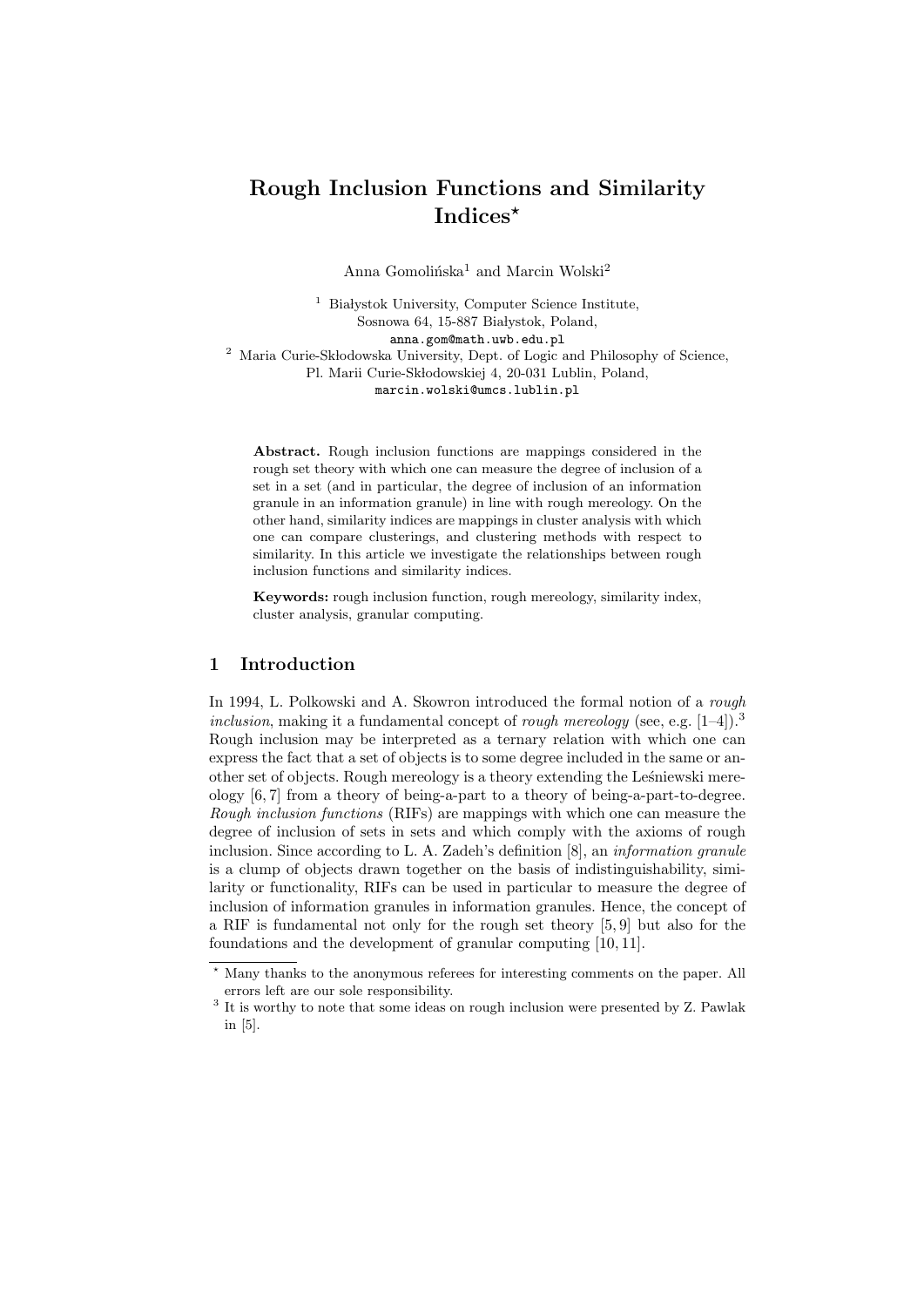RIFs can be useful in the rough set theory and, more generally, in granular computing in many ways. First, they can be applied to compare sets (and information granules) with respect to inclusion. Secondly, they can be used to define rough membership functions [12] and various approximation operators as those in the Skowron – Stepaniuk approach (see, e.g. [13, 14] and other papers by the same authors), in the Ziarko variable-precision rough set model (see, e.g. [15, 16] and more recent papers), or in the decision-theoretic rough set model [17, 18]. RIFs can also be used to estimate the confidence (known as accuracy as well) and the coverage of decision rules and association rules (see, e.g. [19]). Another application of RIFs is graded semantics of formulas (see, e.g. [20]). An important application of RIFs is obviously their usage to compute the degree of similarity (nearness, closeness) between sets of objects and, in particular, between information granules. Some steps into this direction have already been made (see, e.g. [21, 4, 14]).

The *similarity indices* we are going to speak about are used in *cluster analy*sis [22–24] to compare clusterings, and clustering methods with respect to how they are similar to (or dissimilar from) one another. Many of these similarity indices were originally designed to compare species with respect to their mutual similarity, given information about presence and/or absence of some features. A. N. Albatineh, M. Niewiadomska-Bugaj, and D. Michalko thoroughly examined 28 similarity indices known from the literature on classification and cluster analysis, from which  $22$  turned out to be different.<sup>4</sup> The results of their research on *correction for chance agreement* for similarity indices can be found, e.g. in [25]. In the present article we continue our earlier works [26, 27], where among other things, three similarity indices out of those 22 were derived from RIFs. Our actual goal is to show that all 22 similarity indices investigated in [25] can be obtained starting with the RIFs  $\kappa^{\mathcal{L}}$ ,  $\kappa_1$ , and  $\kappa_2$  only. This reveals one more connection between the rough set theory and cluster analysis.

The rest of the paper is organized as follows. In Sect. 2 we recall the notion of a rough inclusion function and the three particular RIFs mentioned above. In Sect. 3 we present the 22 similarity indices known from the literature and discussed in [25], and we characterize them one by one by means of the standard RIF  $\kappa^{\mathcal{L}}$  or two other RIFs, viz.  $\kappa_1$  and  $\kappa_2$ . The last section contains final remarks.

# 2 Rough Inclusion Functions

Rough inclusion functions (RIFs for short) are supposed to be mappings to measure the degree of inclusion of sets in sets and to comply with the axioms of rough inclusion. In detail, a rough inclusion function upon a non-empty set of objects U (in short, a RIF upon U or simply, a RIF) is a mapping  $\kappa : \mathcal{O} \times \mathcal{O} \rightarrow$ [0, 1], assigning to any pair of sets  $(X, Y)$  of elements of U, a number  $\kappa(X, Y)$ from the unit interval  $[0, 1]$  interpreted as the degree to which  $X$  is included in

<sup>4</sup> Some similarity indices were introduced more than once, under different names.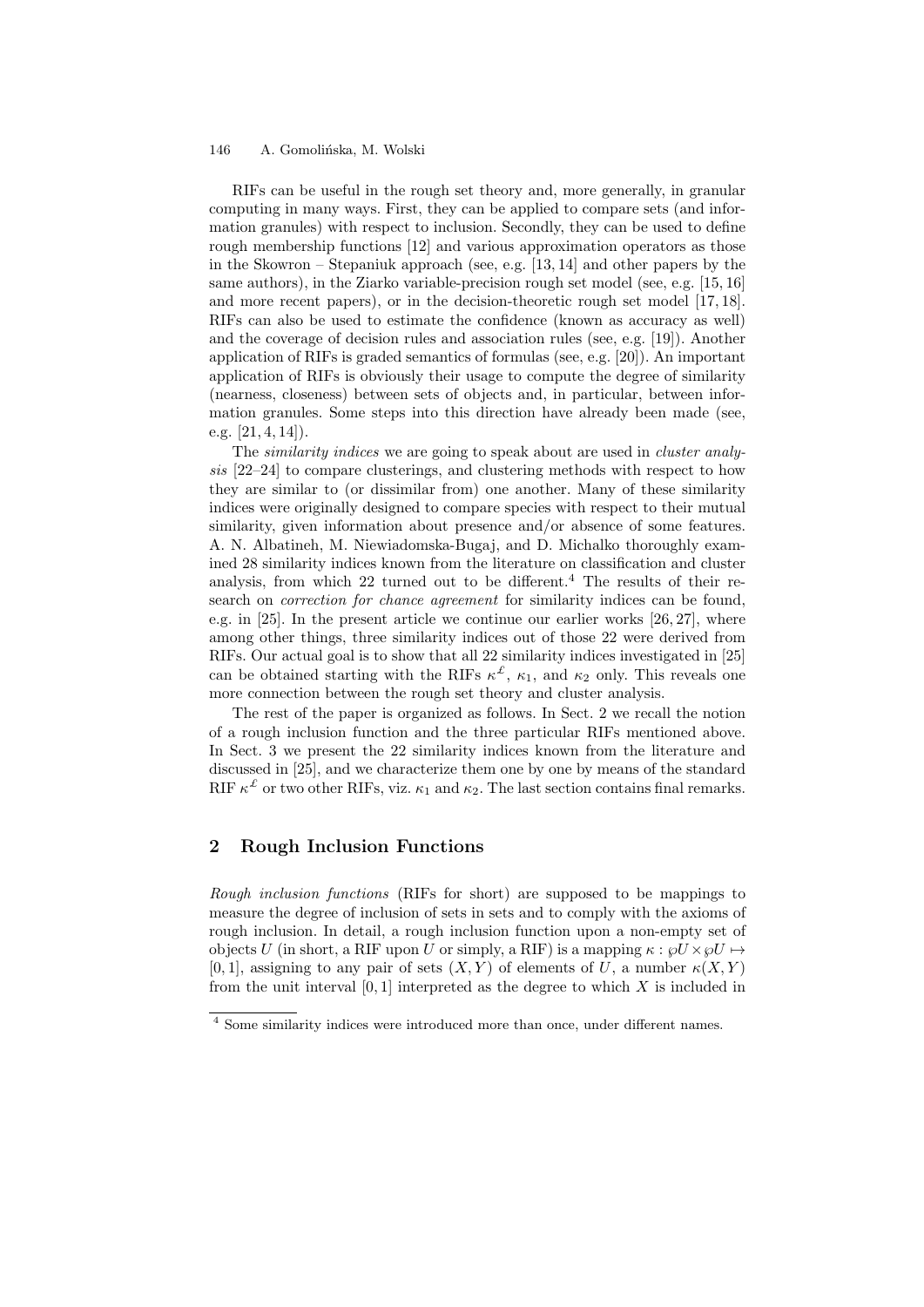Y, and such that the conditions  $\inf_1(\kappa)$  and  $\inf_2^*(\kappa)$  are satisfied, where

$$
\begin{aligned} &\text{rif}_1(\kappa) \stackrel{\text{def}}{\Leftrightarrow} \forall X, Y \subseteq U.(\kappa(X, Y) = 1 \Leftrightarrow X \subseteq Y), \\ &\text{rif}_2^*(\kappa) \stackrel{\text{def}}{\Leftrightarrow} \forall X, Y, Z \subseteq U.(\kappa(Y, Z) = 1 \Rightarrow \kappa(X, Y) \le \kappa(X, Z)). \end{aligned}
$$

Condition rif<sub>1</sub>( $\kappa$ ) expresses the fact that the set-theoretical inclusion of sets is the most perfect case of rough inclusion. When  $\mathrm{rif}_1(\kappa)$  holds, condition  $\mathrm{rif}_2^*(\kappa)$ will be equivalent with condition rif<sub>2</sub>( $\kappa$ ) below:

$$
rif_2(\kappa) \stackrel{\text{def}}{\Leftrightarrow} \forall X, Y, Z \subseteq U. (Y \subseteq Z \implies \kappa(X, Y) \le \kappa(X, Z))
$$

expressing monotonicity of  $\kappa$  in the second variable. In the literature, weaker versions of RIFs are considered as well, where  $\text{rif}_{1}(\kappa)$  is replaced by "a half of it". Then,  $\text{rif}_2^*(\kappa)$  and  $\text{rif}_2(\kappa)$  will define different classes of inclusion mappings (see, e.g. [28]).

In summary, any RIF  $\kappa$  upon U should satisfy rif<sub>1</sub>( $\kappa$ ) and rif<sup>\*</sup><sub>2</sub>( $\kappa$ ) or, equivalently, rif<sub>1</sub>(κ) and rif<sub>2</sub>(κ). Among RIFs, various subclasses of mappings can be distinguished by adding new postulates to be satisfied. These can be, for instance,

$$
\text{rif}_{3}(\kappa) \stackrel{\text{def}}{\Leftrightarrow} \forall \emptyset \neq X \subseteq U.\kappa(X, \emptyset) = 0,
$$
\n
$$
\text{rif}_{4}(\kappa) \stackrel{\text{def}}{\Leftrightarrow} \forall X, Y \subseteq U.(\kappa(X, Y) = 0 \Rightarrow X \cap Y = \emptyset),
$$
\n
$$
\text{rif}_{4}^{-1}(\kappa) \stackrel{\text{def}}{\Leftrightarrow} \forall \emptyset \neq X \subseteq U.\forall Y \subseteq U.(X \cap Y = \emptyset \Rightarrow \kappa(X, Y) = 0),
$$
\n
$$
\text{rif}_{5}(\kappa) \stackrel{\text{def}}{\Leftrightarrow} \forall \emptyset \neq X \subseteq U.\forall Y \subseteq U.(\kappa(X, Y) = 0 \Leftrightarrow X \cap Y = \emptyset),
$$
\n
$$
\text{rif}_{6}(\kappa) \stackrel{\text{def}}{\Leftrightarrow} \forall \emptyset \neq X \subseteq U.\forall Y \subseteq U.\kappa(X, Y) + \kappa(X, Y^{c}) = 1,
$$
\n
$$
\text{rif}_{7}(\kappa) \stackrel{\text{def}}{\Leftrightarrow} \forall X, Y, Z \subseteq U. (Z \subseteq Y \subseteq X \Rightarrow \kappa(X, Z) \leq \kappa(Y, Z)),
$$

where  $Y^c$  denotes the set-theoretical complement of  $Y$ .<sup>5</sup> Obviously, rif<sub>5</sub>( $\kappa$ ) if and only if  $\text{rif}_4(\kappa)$  and  $\text{rif}_4^{-1}(\kappa)$ . Apart from that

$$
\text{rif}_{4}^{-1}(\kappa) \Rightarrow \text{rif}_{3}(\kappa),\n\text{rif}_{1}(\kappa) \& \text{rif}_{6}(\kappa) \Rightarrow \text{rif}_{5}(\kappa).
$$
\n(1)

The *standard* RIF, denoted by  $\kappa^{\mathcal{L}}$  here, is the most famous and frequently used by the rough set community. The idea underlying this notion is closely related to the conditional probability. In logic, J. Lukasiewicz was the first who employed this idea when calculating the probability of truth associated with implicative formulas [31, 32]. Let us recall that  $\kappa^{\mathcal{L}}$  is only defined for a finite U by putting

$$
\kappa^{\mathcal{L}}(X,Y) \stackrel{\text{def}}{=} \begin{cases} \frac{\#(X \cap Y)}{\#X} & \text{if } X \neq \emptyset, \\ 1 & \text{otherwise,} \end{cases}
$$
 (2)

<sup>5</sup> The last condition was mentioned in [29, 30]. There, rough inclusion is understood in a different way than in our paper.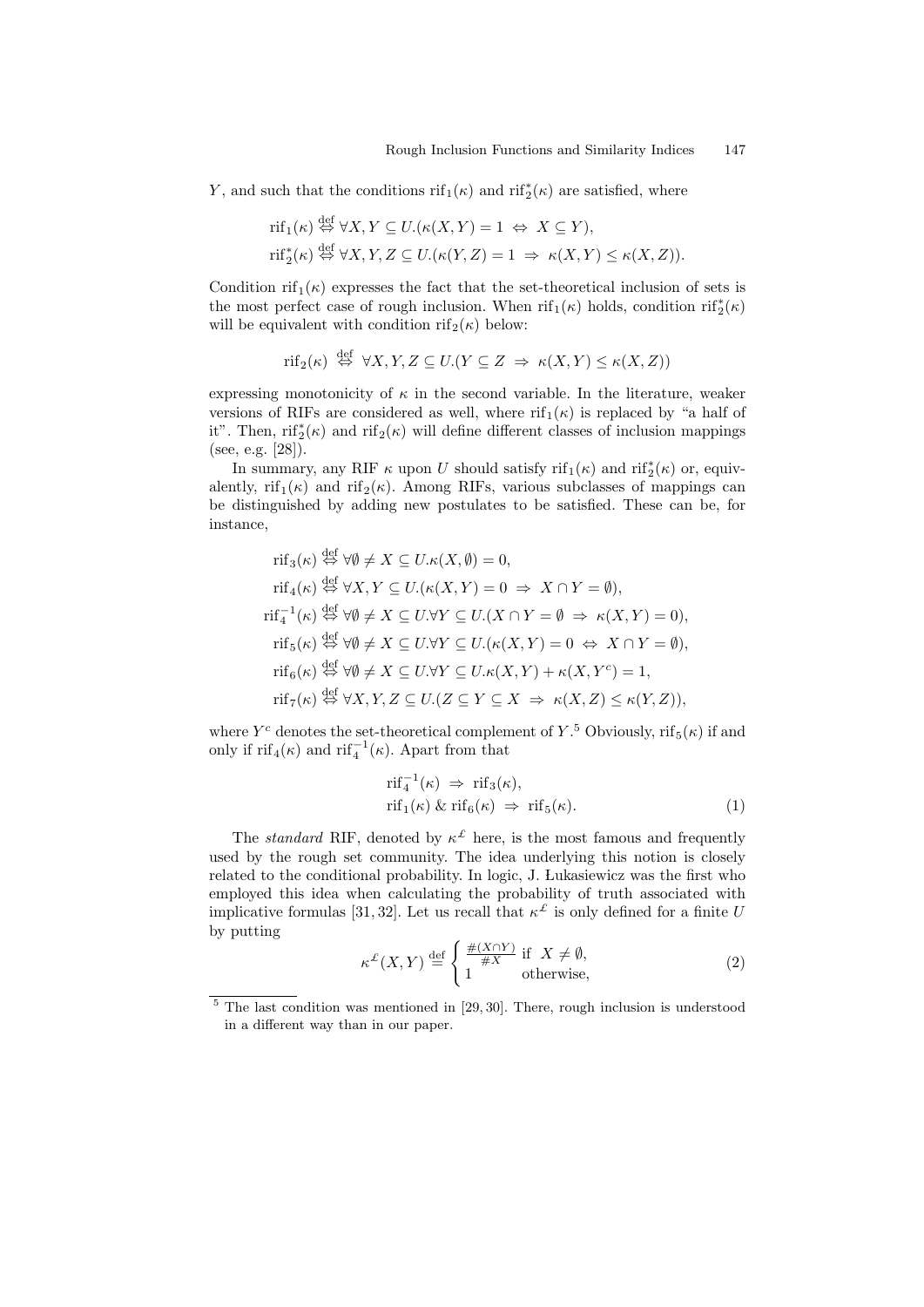where  $X, Y$  are any subsets of U and  $\#X$  denotes the number of elements of X. In words, the standard RIF measures the fraction of the elements having the property described by the second argument  $(Y)$  among the elements with the property described by the first argument  $(X)$ . Apart from being a true RIF,  $\kappa^{\mathcal{L}}$  has a number of interesting properties recalled, e.g. in [27]. For instance, it satisfies  $\text{rif}_i(\kappa)$   $(i = 3, \ldots, 7)$  and  $\text{rif}_4^{-1}(\kappa)$ .

Examples of other RIFs are mappings  $\kappa_1$  and  $\kappa_2$  such that for any  $X, Y \subseteq U$ ,

$$
\kappa_1(X, Y) \stackrel{\text{def}}{=} \begin{cases} \frac{\#Y}{\#(X \cup Y)} & \text{if } X \cup Y \neq \emptyset, \\ 1 & \text{otherwise,} \end{cases}
$$
  

$$
\kappa_2(X, Y) \stackrel{\text{def}}{=} \frac{\#(X^c \cup Y)}{\#U}.
$$
 (3)

Also in this case, U has to be finite. While  $\kappa_1$  was introduced in [26],  $\kappa_2$  had already been mentioned in [33]. The both RIFs were investigated in detail in [27]. The RIFs  $\kappa^{\mathcal{L}}$ ,  $\kappa_1$ , and  $\kappa_2$  are different from one another. Below we recall a few other properties of these mappings.

**Proposition 1.** For any  $X, Y \subseteq U$ , we have:

(i) 
$$
X \neq \emptyset \Rightarrow (\kappa_1(X, Y) = 0 \Leftrightarrow Y = \emptyset),
$$
  
\n(ii)  $\kappa_2(X, Y) = 0 \Leftrightarrow X = U \& Y = \emptyset,$   
\n(iii)  $\text{rif}_4(\kappa_1) \& \text{rif}_4(\kappa_2),$   
\n(iv)  $\kappa^{\mathcal{L}}(X, Y) \leq \kappa_1(X, Y) \leq \kappa_2(X, Y),$   
\n(v)  $\kappa_1(X, Y) = \kappa^{\mathcal{L}}(X \cup Y, Y) \& \kappa^{\mathcal{L}}(X, Y) = \kappa_1(X, X \cap Y),$   
\n(vi)  $\kappa_2(X, Y) = \kappa^{\mathcal{L}}(U, X^c \cup Y).$ 

Let us also note that due to (i),  $\text{rif}_{3}(\kappa_1)$  holds. The same cannot be however said about  $\kappa_2$  (compare (ii)).

## 3 Similarity Indices in Terms of RIFs

In this section we reformulate the similarity indices studied in [25] in terms of the RIFs  $\kappa^2$ ,  $\kappa_1$ , or  $\kappa_2$ . The proofs that the indices can really be expressed in this way will be given in the full version of this paper.

Consider a set  $U_0$  of  $m > 0$  data points to be grouped by some clustering methods  $A_1$  and  $A_2$ . Let U (our universe) be the set of all unordered pairs of data points  $\{x, y\} \subseteq U_0$  to be compared in order to obtain clusterings, i.e. partitions of  $U_0$  generated by  $A_1$  and by  $A_2$ , and denoted by  $C_1$  and  $C_2$  here. Thus,  $\#U = M = \binom{m}{2} = m(m-1)/2$ . The similarity between the clusterings  $C_1$  and  $C_2$  (and the clustering methods  $A_1$  and  $A_2$ ) is usually assessed on the basis of the number of pairs of data points that are put into the same cluster or are put into different clusters by each of the grouping methods considered. For  $i = 1, 2$ , let us define

$$
X_i = \{ \{x, y\} \in U \mid x, y \text{ are clustered by } A_i \}. \tag{4}
$$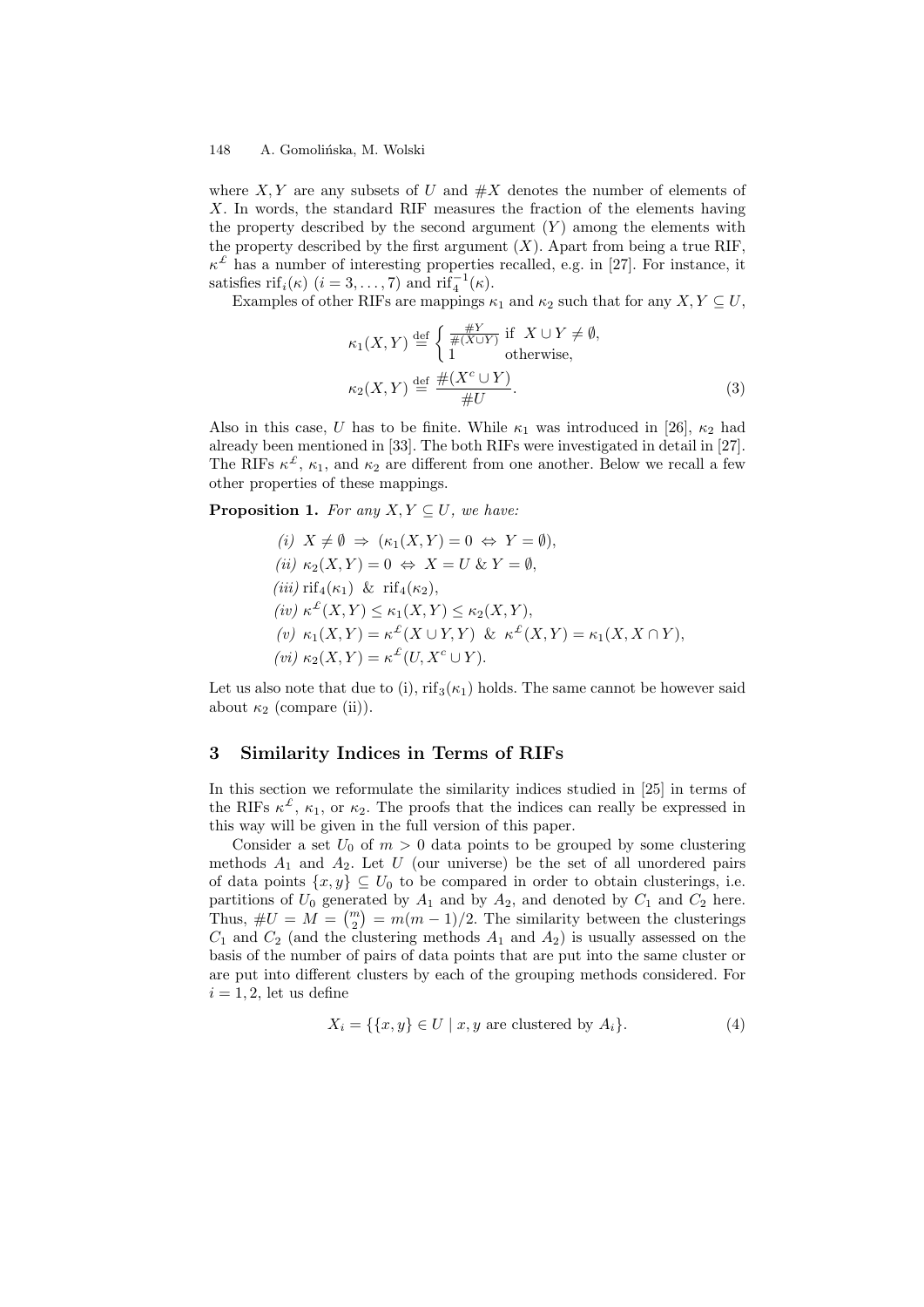Additionally, let

$$
a = #(X_1 \cap X_2),\n b = #(X_1 \cap X_2^c),\n c = #(X_1^c \cap X_2),\n d = #(X_1^c \cap X_2^c).
$$
\n(5)

In words, a is the number of pairs of data points  $\{x, y\}$  such that x and y are placed in the same cluster according to both  $A_1$  and  $A_2$ ; b (respectively, c) is the number of pairs of data points  $\{x, y\}$  such that x and y are placed in the same cluster by  $A_1$  (resp.,  $A_2$ ), but they are placed in different clusters by  $A_2$ (resp.,  $A_1$ ); finally, d is the number of pairs of data points  $\{x, y\}$  such that x and y are placed in different clusters according to both  $A_1$  and  $A_2$ . We also have  $\#X_1 = a+b, \#X_2 = a+c, \#X_1^c = c+d, \#X_2^c = b+d, \text{ and } \#U = a+b+c+d = M.$ For simplicity assume that  $a, b, c, d > 0$ . Then, we will have that

$$
\kappa^{\mathcal{L}}(X_1, X_2) = \frac{a}{a+b},
$$
  
\n
$$
\kappa_1(X_1, X_2) = \frac{a+c}{a+b+c},
$$
  
\n
$$
\kappa_2(X_1, X_2) = \frac{a+c+d}{M}.
$$
\n(6)

In what follows we will present similarity indices one by one and their new formulation in terms of  $\kappa^{\mathcal{L}}$ ,  $\kappa_1$ , or  $\kappa_2$ .

**Wallace (1983).** The similarity indices  $W_1, W_2$  with range [0, 1] were introduced by D. L. Wallace:

$$
W_1(C_1, C_2) \stackrel{\text{def}}{=} \frac{a}{a+b},
$$
  
\n
$$
W_2(C_1, C_2) \stackrel{\text{def}}{=} \frac{a}{a+c}.
$$
\n(7)

It is easy to see that

$$
W_1(C_1, C_2) = \kappa^{\mathcal{L}}(X_1, X_2),
$$
  
\n
$$
W_2(C_1, C_2) = \kappa^{\mathcal{L}}(X_2, X_1).
$$
\n(8)

Kulczyński (1927). The similarity index K with range  $[0, 1]$  was proposed by S. Kulczyński in 1927:

$$
K(C_1, C_2) \stackrel{\text{def}}{=} \frac{1}{2} \left( \frac{a}{a+b} + \frac{a}{a+c} \right) \tag{9}
$$

 $K$  can be rewritten to the following form:

$$
K(C_1, C_2) = \frac{1}{2} \left( \kappa^{\mathcal{L}}(X_1, X_2) + \kappa^{\mathcal{L}}(X_2, X_1) \right)
$$
 (10)

In words,  $K(C_1, C_2)$  is the arithmetical mean of  $\kappa^{\mathcal{L}}(X_1, X_2)$  and  $\kappa^{\mathcal{L}}(X_2, X_1)$ .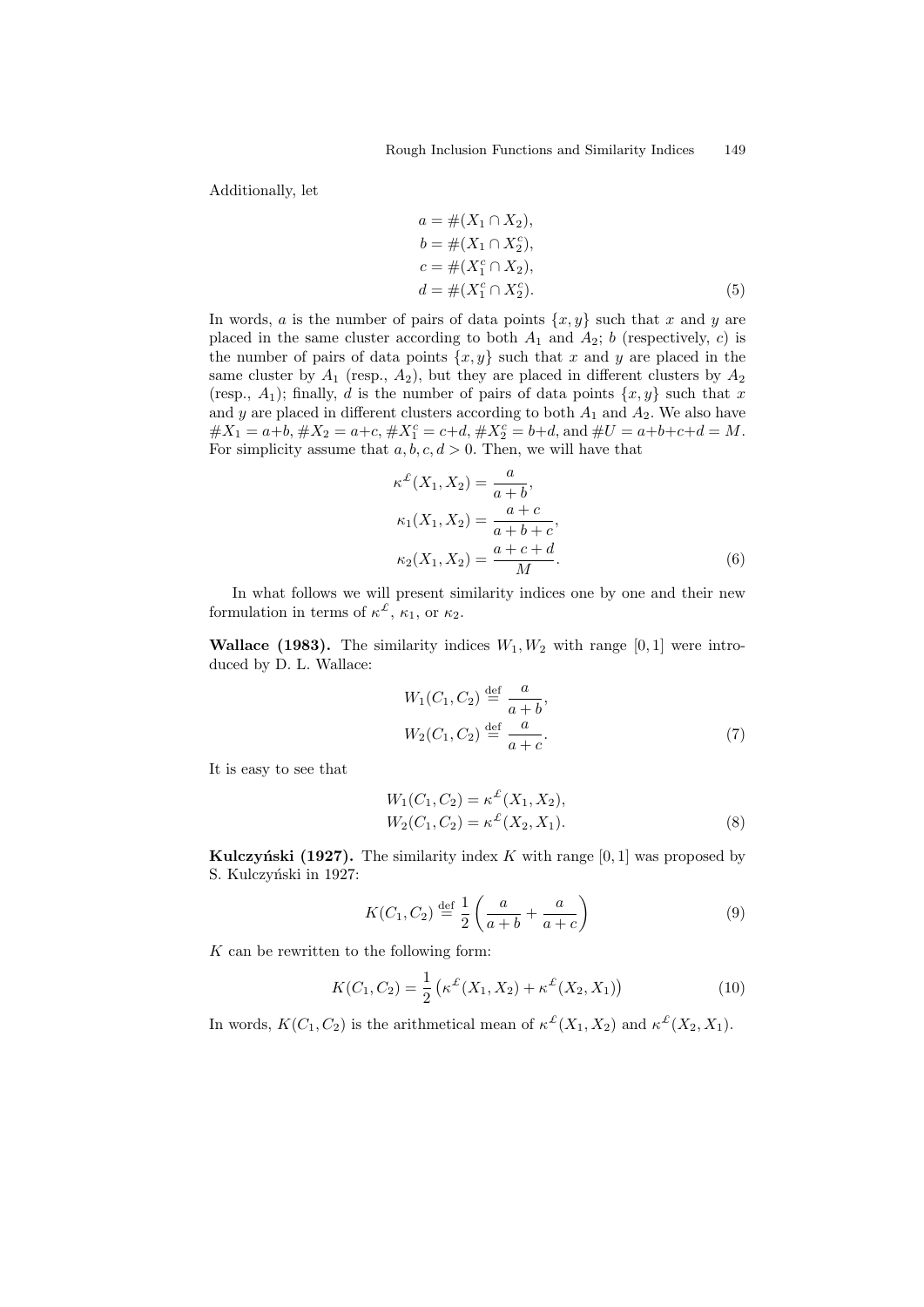McConnaughey (1964). The similarity index  $MC$  with range  $[-1, 1]$  goes back to B. H. McConnaughey:

$$
MC(C_1, C_2) \stackrel{\text{def}}{=} \frac{a^2 - bc}{(a+b)(a+c)}
$$
(11)

This index can be expressed by the following equation:

$$
MC(C_1, C_2) = \kappa^{\mathcal{L}}(X_1, X_2) + \kappa^{\mathcal{L}}(X_2, X_1) - 1 \tag{12}
$$

**Peirce (1884).** The similarity index PE with range  $[-1, 1]$  is attributed to C. S. Peirce:

$$
PE(C_1, C_2) \stackrel{\text{def}}{=} \frac{ad - bc}{(a + c)(b + d)}
$$
(13)

The index  $\cal PE$  can be characterized as follows:

$$
PE(C_1, C_2) = \frac{1}{2} \left( \kappa^{\mathcal{L}}(X_2, X_1) + \kappa^{\mathcal{L}}(X_2^c, X_1^c) - \kappa^{\mathcal{L}}(X_2, X_1^c) - \kappa^{\mathcal{L}}(X_2^c, X_1) \right)
$$
\n(14)

The Gamma index. The similarity index  $\Gamma$  with range  $[-1, 1]$  is given by

$$
\Gamma(C_1, C_2) \stackrel{\text{def}}{=} \frac{ad - bc}{\sqrt{(a+b)(a+c)(b+d)(c+d)}}.
$$
\n(15)

In this case, the following characterization can be obtained:

$$
\Gamma(C_1, C_2) = \sqrt{\frac{1}{2} \left( \kappa^{\mathcal{L}}(X_2, X_1) + \kappa^{\mathcal{L}}(X_2, X_1^c) - \kappa^{\mathcal{L}}(X_2, X_1^c) - \kappa^{\mathcal{L}}(X_2^c, X_1) \right)} \cdot \sqrt{\kappa^{\mathcal{L}}(X_1, X_2) - \kappa^{\mathcal{L}}(X_1^c, X_2)}
$$
\n(16)

Ochiai (1957), Fowlkes and Mallows (1983). The similarity index OFM ranges over [0, 1]. It was introduced by A. Ochiai in 1957 and again by E. B. Fowlkes and C. L. Mallows in 1983:

$$
OFM(C_1, C_2) \stackrel{\text{def}}{=} \frac{a}{\sqrt{(a+b)(a+c)}}\tag{17}
$$

After rewriting we get

$$
OFM(C_1, C_2) = \sqrt{\kappa^{\mathcal{L}}(X_1, X_2)\kappa^{\mathcal{L}}(X_2, X_1)}.
$$
\n(18)

That is,  $OFM(C_1, C_2)$  is the geometrical mean of  $\kappa^{\mathcal{L}}(X_1, X_2)$  and  $\kappa^{\mathcal{L}}(X_2, X_1)$ .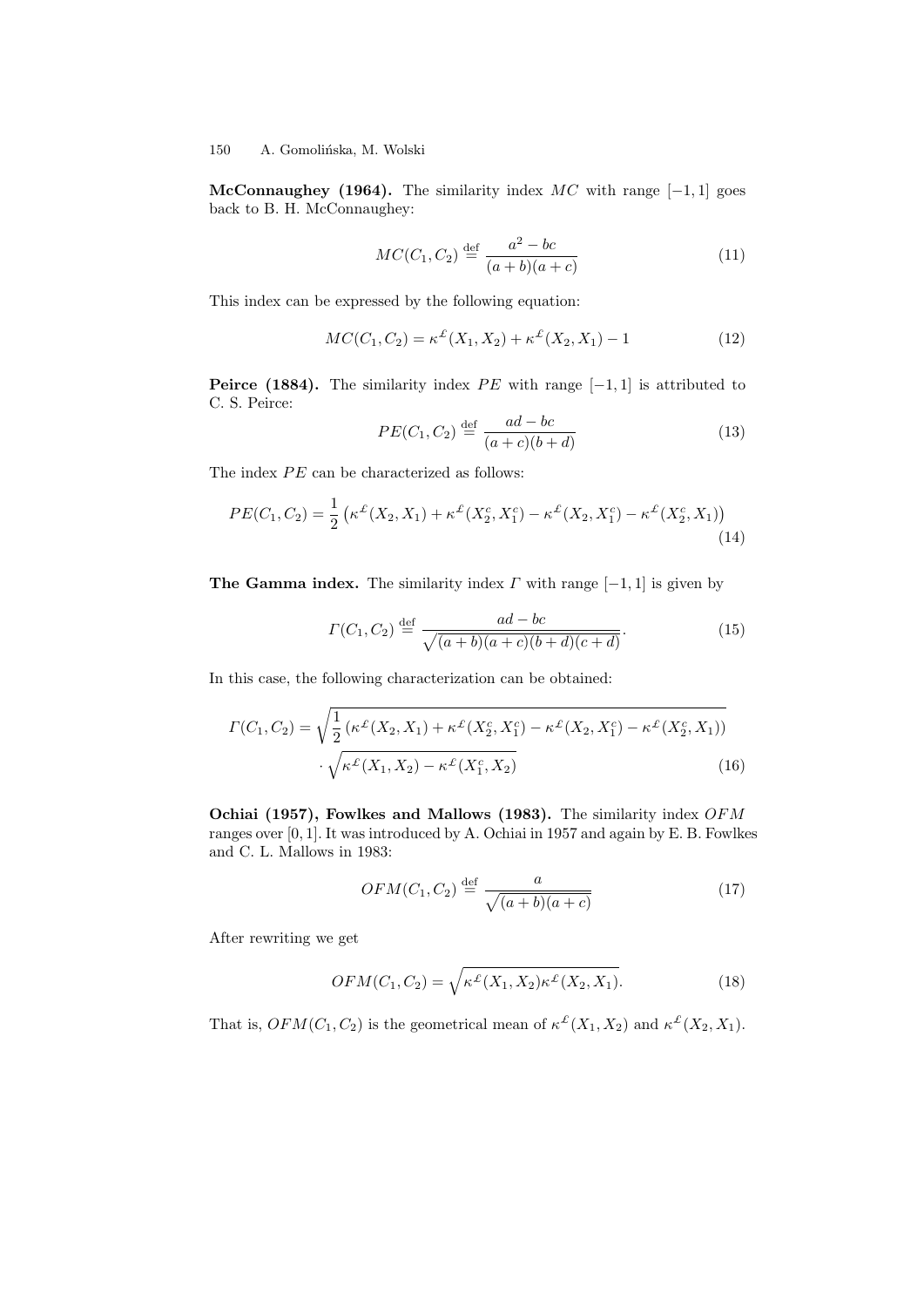The Pearson index. The similarity index P named after C. Pearson ranges over  $[-1, 1]$ . It is given by

$$
P(C_1, C_2) \stackrel{\text{def}}{=} \frac{ad - bc}{(a+b)(a+c)(b+d)(c+d)}.\tag{19}
$$

The index  $P$  can be expressed in the following ways:

$$
P(C_1, C_2) = \begin{vmatrix} a & b \\ c & d \end{vmatrix}^{-1} \cdot \Gamma^2(C_1, C_2)
$$
  
=  $(\kappa^{\mathcal{L}}(X_1, X_2) - \kappa^{\mathcal{L}}(X_1^c, X_2))\kappa^{\mathcal{L}}(X_2, \{u\})\kappa^{\mathcal{L}}(X_2^c, \{u'\})$  (20)

for arbitrary  $u \in X_2$  and  $u' \notin X_2$ .

Sokal and Sneath (1963). The similarity indices  $SS_1, SS_2, SS_3$  with range [0, 1] were introduced by R. R. Sokal and P. H. Sneath in 1963. The third index is also attributed to A. Ochiai (1957):

$$
SS_1(C_1, C_2) \stackrel{\text{def}}{=} \frac{1}{4} \left( \frac{a}{a+b} + \frac{a}{a+c} + \frac{d}{b+d} + \frac{d}{c+d} \right),
$$
  
\n
$$
SS_2(C_1, C_2) \stackrel{\text{def}}{=} \frac{a}{a+2(b+c)},
$$
  
\n
$$
SS_3(C_1, C_2) \stackrel{\text{def}}{=} \frac{ad}{\sqrt{(a+b)(a+c)(b+d)(c+d)}}.
$$
\n(21)

One can prove the following:

$$
SS_1(C_1, C_2) = \frac{1}{4} \left( \kappa^{\mathcal{L}}(X_1, X_2) + \kappa^{\mathcal{L}}(X_2, X_1) + \kappa^{\mathcal{L}}(X_1^c, X_2^c) + \kappa^{\mathcal{L}}(X_2^c, X_1^c) \right),
$$
  
\n
$$
SS_2(C_1, C_2) = \frac{\kappa_1(X_1, X_2) + \kappa_1(X_2, X_1) - 1}{3 - (\kappa_1(X_1, X_2) + \kappa_1(X_2, X_1))},
$$
  
\n
$$
SS_3(C_1, C_2) = \sqrt{\kappa^{\mathcal{L}}(X_1, X_2)\kappa^{\mathcal{L}}(X_2, X_1)\kappa^{\mathcal{L}}(X_1^c, X_2^c)\kappa^{\mathcal{L}}(X_2^c, X_1^c)}.
$$
 (22)

Thus,  $SS_1(C_1, C_2)$  (resp.,  $SS_3(C_1, C_2)$ ) is the arithmetical (geometrical) mean of  $\kappa^{\mathcal{L}}(X_1, X_2)$ ,  $\kappa^{\mathcal{L}}(X_2, X_1)$ ,  $\kappa^{\mathcal{L}}(X_1^c, X_2^c)$ , and  $\kappa^{\mathcal{L}}(X_2^c, X_1^c)$ .

**Jaccard (1908).** The similarity index  $J$  with range  $[0, 1]$  goes back to P. Jaccard:

$$
J(C_1, C_2) \stackrel{\text{def}}{=} \frac{a}{a+b+c} \tag{23}
$$

It can be shown that

$$
J(C_1, C_2) = \kappa_1(X_1, X_2) + \kappa_1(X_2, X_1) - 1.
$$
 (24)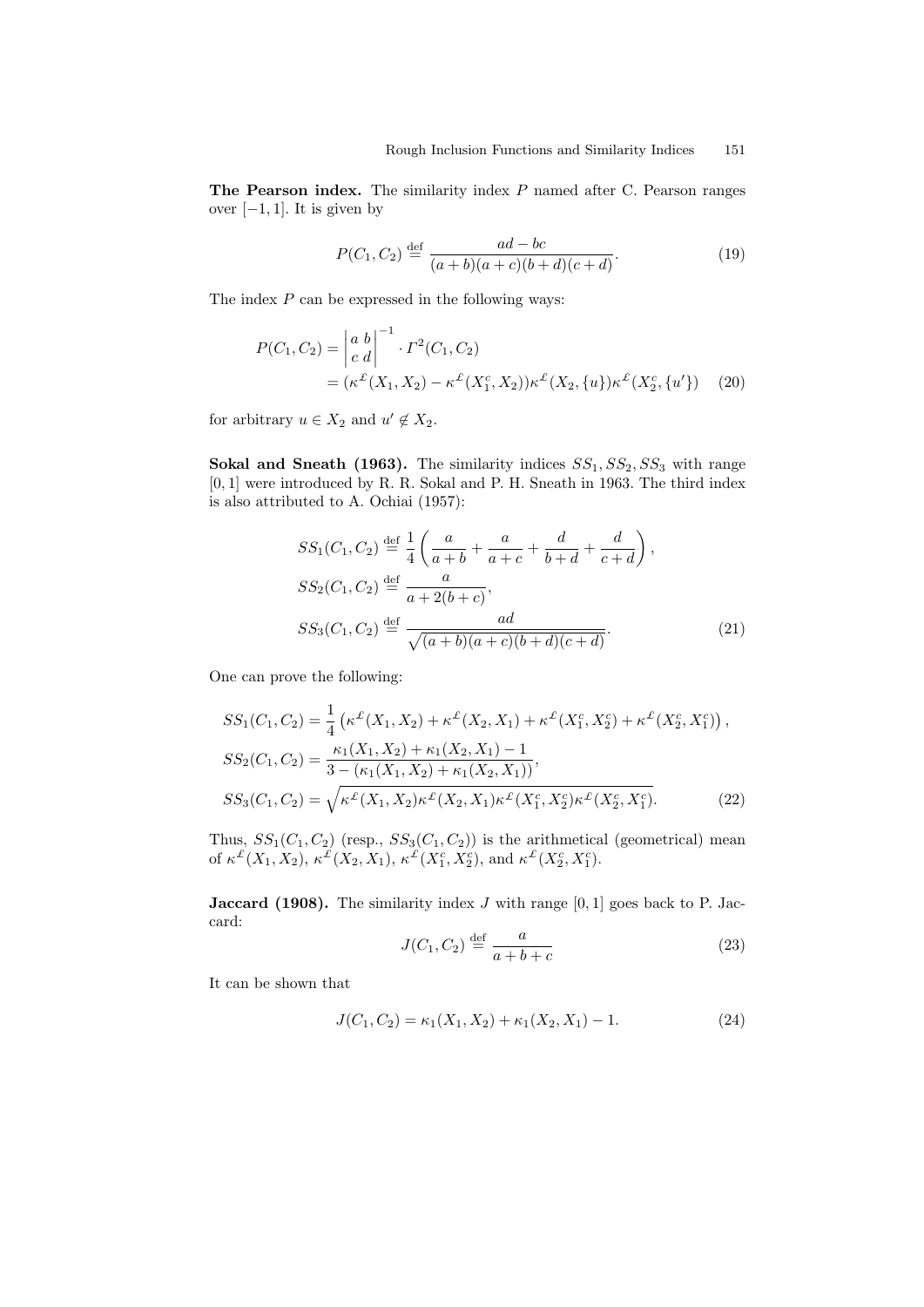Sokal and Michener (1958), Rand (1971). The similarity index  $R$  with range  $[0,1]$  was introduced by R. R. Sokal and C. D. Michener, and later independently by W. Rand:

$$
R(C_1, C_2) \stackrel{\text{def}}{=} \frac{a+d}{M} \tag{25}
$$

The index R can be rewritten to

$$
R(C_1, C_2) = \kappa_2(X_1, X_2) + \kappa_2(X_2, X_1) - 1.
$$
 (26)

Hamann (1961), Hubert (1977). The similarity index  $H$ , ranging over [−1, 1], was proposed by U. Hamann and independently by L. J. Hubert:

$$
H(C_1, C_2) \stackrel{\text{def}}{=} \frac{(a+d) - (b+c)}{M} \tag{27}
$$

By certain transformations we obtain

$$
H(C_1, C_2) = 2(\kappa_2(X_1, X_2) + \kappa_2(X_2, X_1)) - 3.
$$
 (28)

Czekanowski (1932), Dice (1945), Gower and Legendre (1986). The similarity index  $CZ$  ranges over [0, 1]. It was proposed by J. Czekanowski in 1932, L. R. Dice in 1945, and by J. C. Gower and P. Legendre in 1986:

$$
CZ(C_1, C_2) \stackrel{\text{def}}{=} \frac{2a}{2a + b + c} \tag{29}
$$

On can prove the following:

$$
CZ(C_1, C_2) = \frac{2(\kappa_1(X_1, X_2) + \kappa_1(X_2, X_1) - 1)}{\kappa_1(X_1, X_2) + \kappa_1(X_2, X_1)}
$$
(30)

Russel and Rao (1940). The similarity index RR ranges over  $[0, 1]$  and is attributed to P. F. Russel and T. R. Rao:

$$
RR(C_1, C_2) \stackrel{\text{def}}{=} \frac{a}{M} \tag{31}
$$

In this case we obtain that

$$
RR(C_1, C_2) = \kappa^{\mathcal{L}}(U, X_1 \cap X_2) = \kappa_2(U, X_1 \cap X_2). \tag{32}
$$

**Fager and McGowan (1963).** The similarity index  $FMG$  with range  $[-1/2, 1)$ goes back to E. W. Fager and J. A. McGowan :

$$
FMG(C_1, C_2) \stackrel{\text{def}}{=} \frac{a}{\sqrt{(a+b)(a+c)}} - \frac{1}{2\sqrt{a+b}}
$$
(33)

The above formula can be expressed in the following way:

$$
FMG(C_1, C_2) = \sqrt{\kappa^{\mathcal{L}}(X_1, X_2)\kappa^{\mathcal{L}}(X_2, X_1)} - \frac{1}{2}\sqrt{\kappa^{\mathcal{L}}(X_1, \{u\})}
$$
(34)

for an arbitrary  $u \in X_1$ .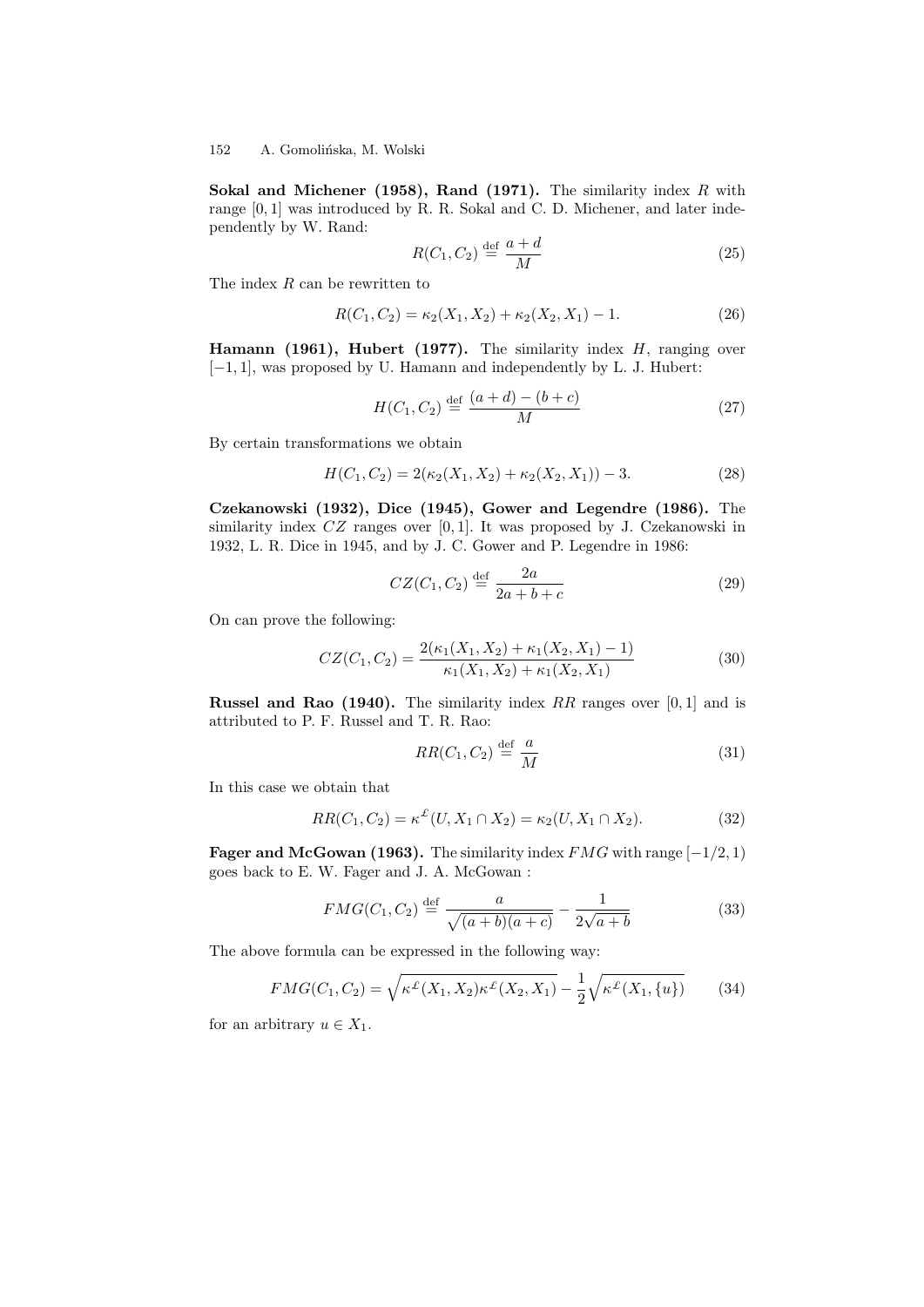Sokal and Sneath (1963), Gower and Legendre (1986). The similarity index  $GL$  with range  $[0, 1]$  was introduced by R. R. Sokal and P. H. Sneath in 1963, and again by J. C. Gower and P. Legendre in 1986:

$$
GL(C_1, C_2) \stackrel{\text{def}}{=} \frac{a+d}{a + \frac{1}{2}(b+c) + d} \tag{35}
$$

A characterization of  $GL$  in terms of  $\kappa_2$  is the following:

$$
GL(C_1, C_2) = \frac{2(\kappa_2(X_1, X_2) + \kappa_2(X_2, X_1) - 1)}{\kappa_2(X_1, X_2) + \kappa_2(X_2, X_1)}
$$
(36)

**Rogers and Tanimoto (1960).** The similarity index  $RT$  with range [0, 1] is attributed to D. J. Rogers and T. T. Tanimoto:

$$
RT(C_1, C_2) \stackrel{\text{def}}{=} \frac{a+d}{a+2(b+c)+d}
$$
 (37)

This index can be rewritten to the following form:

$$
RT(C_1, C_2) = \frac{\kappa_2(X_1, X_2) + \kappa_2(X_2, X_1) - 1}{3 - (\kappa_2(X_1, X_2) + \kappa_2(X_2, X_1))}
$$
(38)

Yule (1927), Goodman and Kruskal (1954). The similarity index GK ranges over  $[-1, 1]$ . It was proposed by G. U. Yule in 1927, and again by L. A. Goodman and W. H. Kruskal in 1954:

$$
GK(C_1, C_2) \stackrel{\text{def}}{=} \frac{ad - bc}{ad + bc} \tag{39}
$$

This index can be expressed in terms of the standard RIF as follows:

$$
GK(C_1, C_2) = \frac{\kappa^{\mathcal{L}}(X_2, X_1)\kappa^{\mathcal{L}}(X_2, X_1^c) - \kappa^{\mathcal{L}}(X_2, X_1^c)\kappa^{\mathcal{L}}(X_2^c, X_1)}{\kappa^{\mathcal{L}}(X_2, X_1)\kappa^{\mathcal{L}}(X_2^c, X_1^c) + \kappa^{\mathcal{L}}(X_2, X_1^c)\kappa^{\mathcal{L}}(X_2^c, X_1)}
$$
(40)

**Baulieu (1989).** The similarity indices  $B_1$  and  $B_2$  range over [0, 1] and [−1/4, 1/4], respectively. They were introduced by F. B. Baulieu in 1989:

$$
B_1(C_1, C_2) \stackrel{\text{def}}{=} \frac{M^2 - M(b+c) + (b-c)^2}{M^2},
$$
  
\n
$$
B_2(C_1, C_2) \stackrel{\text{def}}{=} \frac{ad - bc}{M^2}.
$$
\n(41)

As in all previous cases, a RIF (precisely,  $\kappa_2$  here) underlies the definitions of these similarity indices, viz.,

$$
B_1(C_1, C_2) = \kappa_2(X_1, X_2) + \kappa_2(X_2, X_1) - 1 + (\kappa_2(U, X_1) - \kappa_2(U, X_2))^2,
$$
  
\n
$$
B_2(C_1, C_2) = (1 - \kappa_2(X_1, X_2^c))\kappa_2(U, X_1^c) - (1 - \kappa_2(X_1^c, X_2^c))\kappa_2(U, X_1).
$$
 (42)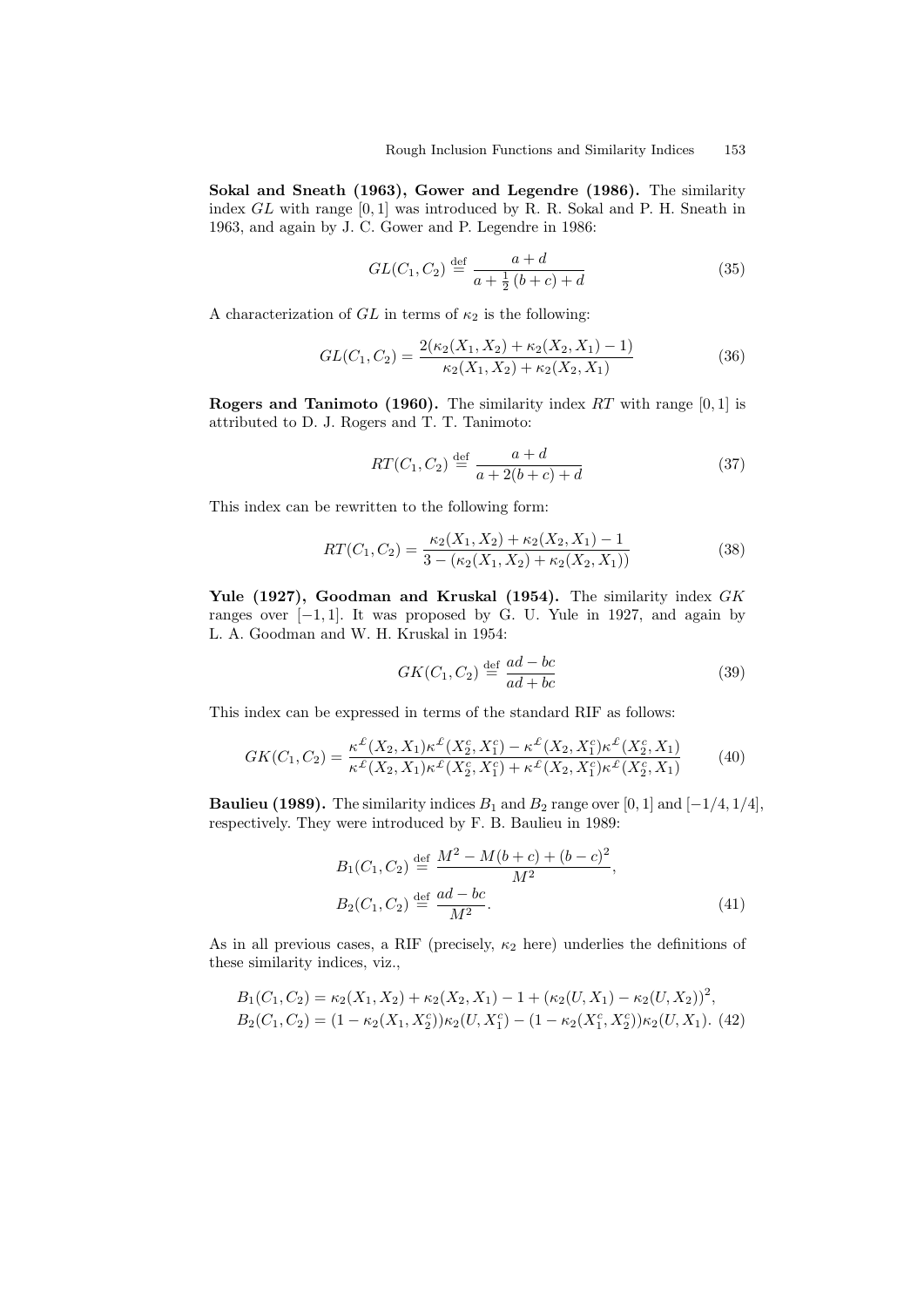# 4 Final Remarks

The main goal realized in this paper was to show that a pretty vast number of various similarity indices known from the literature can be formulated in terms of some rough inclusion functions. Rough inclusion functions (RIFs) are mappings, inspired by the notion of a rough inclusion introduced by L. Polkowski and A. Skowron as a basic concept of rough mereology, by means of which one can measure the degree of inclusion of a set of objects in a set of objects. Since information granules can be viewed as particular sets of objects, RIFs are important not only for the rough set theory but also for granular computing.

Starting with the standard RIF  $\kappa^{\mathcal{L}}$  and two other RIFs of a similar origin, denoted by  $\kappa_1$  and  $\kappa_2$ , we have obtained all 22 similarity indices discussed in [25]. In the paper just mentioned it is proved that the indices K and MC are equivalent after some correction known as the correction for agreement due to chance, and the same holds for R, H, and CZ. We have not referred to this question because we are interested in other aspects concerning similarity indices. For example, we think about a usage of similarity indices in granular computing to calculate the degree of similarity between compound information granules such as indistinguishability relations and tolerance relations on a set of elementary objects considered. Let us note that similarity indices can also be used in granular computing in a more general setting, viz. to compute the degree of similarity between arbitrary sets of objects.

In the full version of this article we will give an illustrating example and proofs of the formulas characterizing the similarity indices considered. In the future research we will generalize our results, viz. we will propose general schemata for generation of similarity indices from an arbitrary RIF. Another question, also suggested by the referee, is the discovery of relationships among RIFs and quality measures for clusters.

# References

- 1. Polkowski, L.: Reasoning by Parts: An Outline of Rough Mereology, Warszawa (2011)
- 2. Polkowski, L., Skowron, A.: Rough mereology. Lecture Notes in Artificial Intelligence 869 (1994) 85–94
- 3. Polkowski, L., Skowron, A.: Rough mereology: A new paradigm for approximate reasoning. Int. J. Approximated Reasoning 15(4) (1996) 333–365
- 4. Polkowski, L., Skowron, A.: Rough mereological calculi of granules: A rough set approach to computation. Computational Intelligence 17(3) (2001) 472–492
- 5. Pawlak, Z.: Rough Sets. Theoretical Aspects of Reasoning About Data. Kluwer, Dordrecht (1991)
- 6. Leśniewski, S.: Foundations of the General Set Theory 1 (in Polish). Volume 2 of Works of the Polish Scientific Circle., Moscow (1916) Also in [7], pages 128–173.
- 7. Surma, S.J., Srzednicki, J.T., Barnett, J.D., eds.: Stanisław Leśniewski Collected Works. Kluwer/Polish Scientific Publ., Dordrecht/Warsaw (1992)
- 8. Zadeh, L.A.: Outline of a new approach to the analysis of complex system and decision processes. IEEE Trans. on Systems, Man, and Cybernetics 3 (1973) 28–44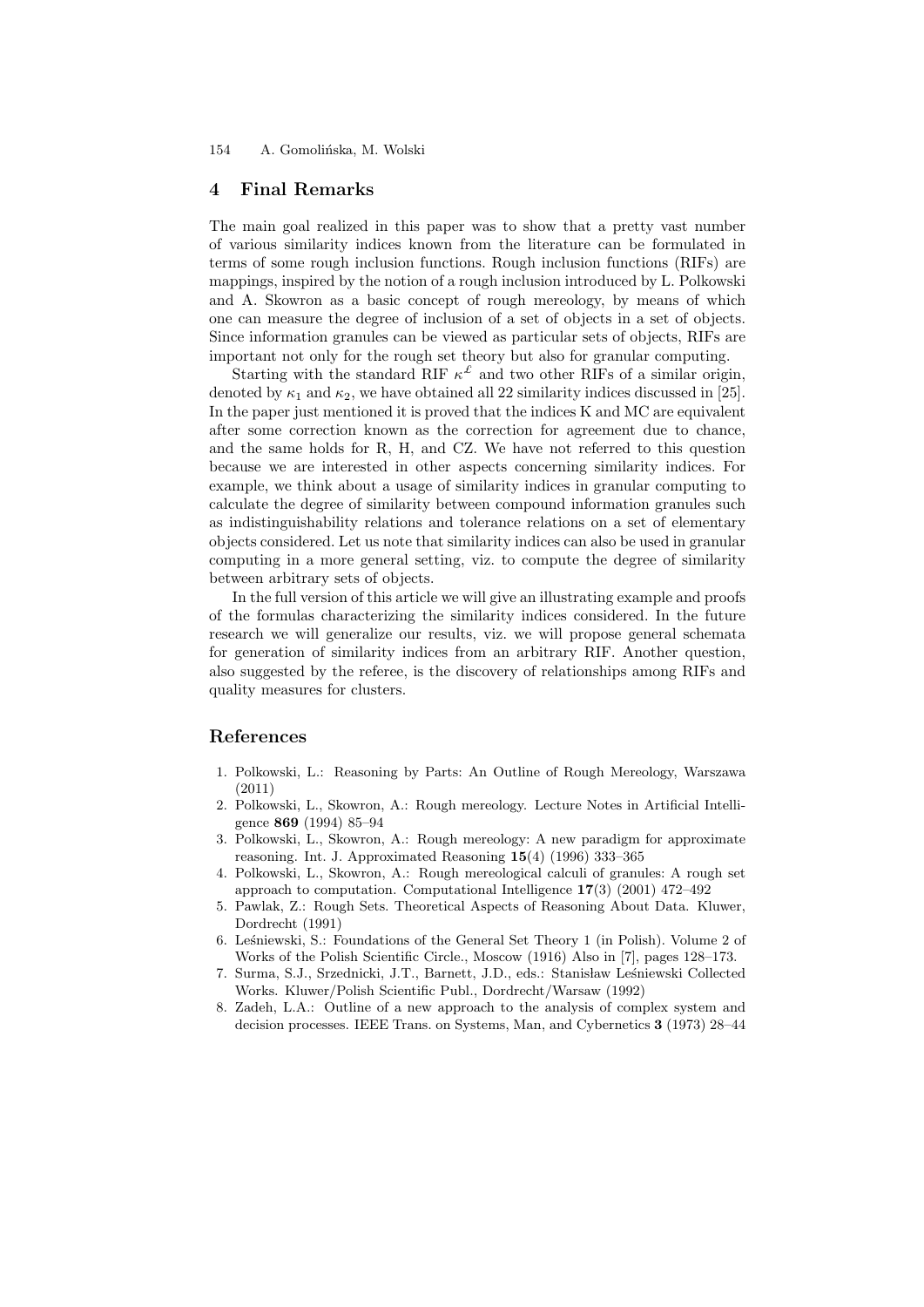- 9. Pawlak, Z., Skowron, A.: Rudiments of rough sets. Information Sciences 177(1) (2007) 3–27
- 10. Pedrycz, W., Skowron, A., Kreinovich, V., eds.: Handbook of Granular Computing. John Wiley & Sons, Chichester (2008)
- 11. Stepaniuk, J.: Rough-Granular Computing in Knowledge Discovery and Data Mining. Springer-V., Berlin Heidelberg (2008)
- 12. Pawlak, Z., Skowron, A.: Rough membership functions. In Fedrizzi, M., Kacprzyk, J., Yager, R.R., eds.: Fuzzy Logic for the Management of Uncertainty. John Wiley & Sons, New York (1994) 251–271
- 13. Skowron, A., Stepaniuk, J.: Tolerance approximation spaces. Fundamenta Informaticae 27(2–3) (1996) 245–253
- 14. Stepaniuk, J.: Knowledge discovery by application of rough set models. In: [34]. (2001) 137–233
- 15. Ziarko, W.: Variable precision rough set model. J. Computer and System Sciences 46(1) (1993) 39–59
- 16. Ziarko, W.: Probabilistic decision tables in the variable precision rough set model. Computational Intelligence 17(3) (2001) 593–603
- 17. Yao, Y.Y.: Decision-theoretic rough set models. Lecture Notes in Artificial Intelligence 4481 (2007) 1–12
- 18. Yao, Y.Y., Wong, S.K.M.: A decision theoretic framework for approximating concepts. Int. J. of Man–Machine Studies 37(6) (1992) 793–809
- 19. Tsumoto, S.: Modelling medical diagnostic rules based on rough sets. Lecture Notes in Artificial Intelligence 1424 (1998) 475–482
- 20. Gomolinska, A.: Satisfiability and meaning of formulas and sets of formulas in approximation spaces. Fundamenta Informaticae  $67(1-3)$  (2005) 77–92
- 21. Nguyen, H.S., Skowron, A., Stepaniuk, J.: Granular computing: A rough set approach. Computational Intelligence 17(3) (2001) 514–544
- 22. Cios, K.J., Pedrycz, W., Swiniarski, R.W., Kurgan, L.A.: Data Mining: A Knowledge Discovery Approach. Springer Science + Business Media, LLC, New York (2007)
- 23. Jain, A.K., Murty, M.N., Flynn, P.J.: Data clustering: A review. ACM Computing Surveys 31(3) (1999) 264–323
- 24. Kaufman, L., Rousseeuw, P.J.: Finding Groups in Data: An Introduction to Cluster Analysis. John Wiley & Sons, Chichester (1990)
- 25. Albatineh, A.N., Niewiadomska-Bugaj, M., Mihalko, D.: On similarity indices and correction for chance agreement. J. of Classification 23 (2006) 301–313
- 26. Gomolinska, A.: On three closely related rough inclusion functions. Lecture Notes in Artificial Intelligence 4585 (2007) 142–151
- 27. Gomolińska, A.: On certain rough inclusion functions. Transactions on Rough Sets IX: journal subline of LNCS 5390 (2008) 35–55
- Gomolińska, A.: Rough approximation based on weak q-RIFs. Transactions on Rough Sets X: journal subline of LNCS 5656 (2009) 117–135
- 29. Xu, Z.B., Liang, J.Y., Dang, C.Y., Chin, K.S.: Inclusion degree: A perspective on measures for rough set data analysis. Information Sciences 141 (2002) 227–236
- 30. Zhang, W.X., Leung, Y.: Theory of including degrees and its applications to uncertainty inference. In: Proc. of 1996 Asian Fuzzy System Symposium. (1996) 496–501
- 31. Borkowski, L., ed.: Jan Lukasiewicz Selected Works. North Holland/Polish Scientific Publ., Amsterdam/Warsaw (1970)
- 32. Lukasiewicz, J.: Die logischen Grundlagen der Wahrscheinlichkeitsrechnung, Kraków (1913) English translation in [31], pages 16-63.